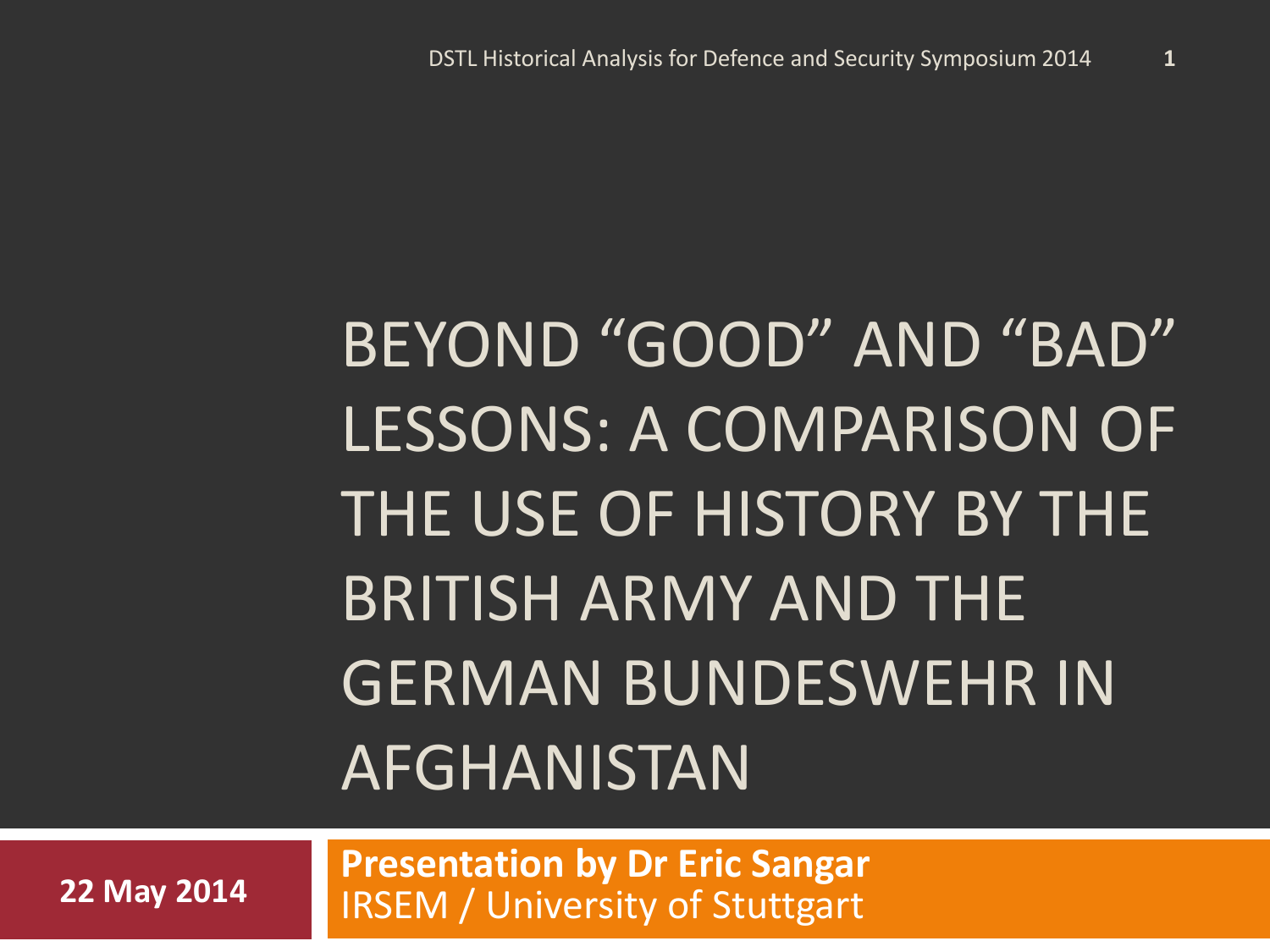### Structure of the presentation

- **2**
- 1. Introduction: Can the study of the past have strategic utility for the present?
- 2. Presentation of the research project
- 3. The British Army in Helmand
- 4. The German Bundeswehr in Kunduz
- 5. Conclusion: Debating the present through the lens of the past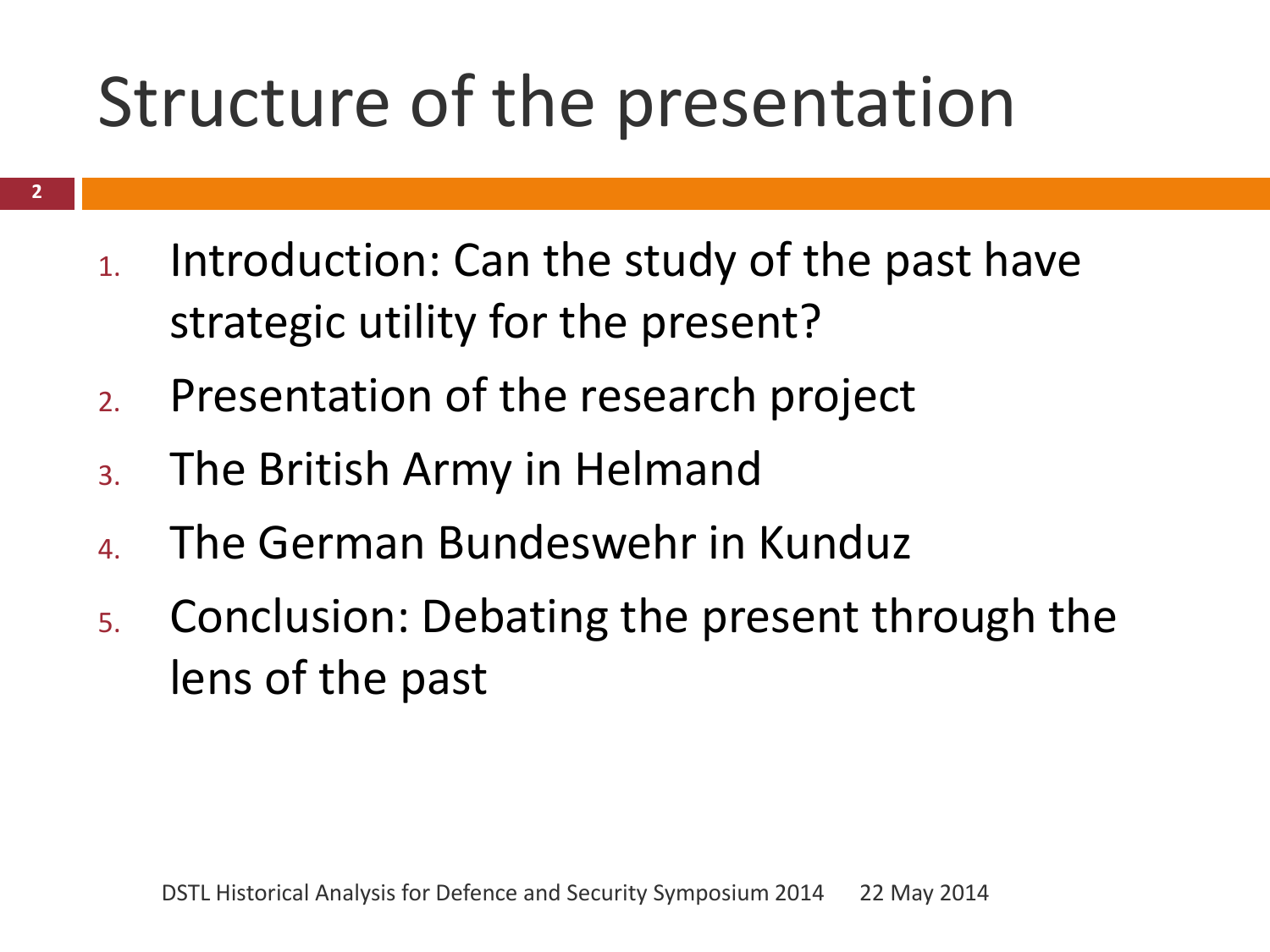## Can the study of the past have operational utility for the present?

#### **Diverging opinions on the utility of studying history for the making of military strategy:**

- $\Box$  A source of directly applicable organizational knowledge? (cf. Cassidy 2004; Nagl 2002)
- $\Box$  A training ground for the strategic mind? (cf. Clausewitz 1853)
- $\Box$  A potentially useful, however often too superficially useful heuristic device? (cf. Neustadt/May 1986; Khong 1992)
- $\Box$  A dangerous substitute for objective situational assessment, biased by superficial similarities, dominant personal experiences as well as organizational interests (cf. Jervis 1976; Bailey 2006; Strachan 2006, 2007)

#### *This debate assumes that there are "good" and "bad" lessons and the challenge is to differentiate between them*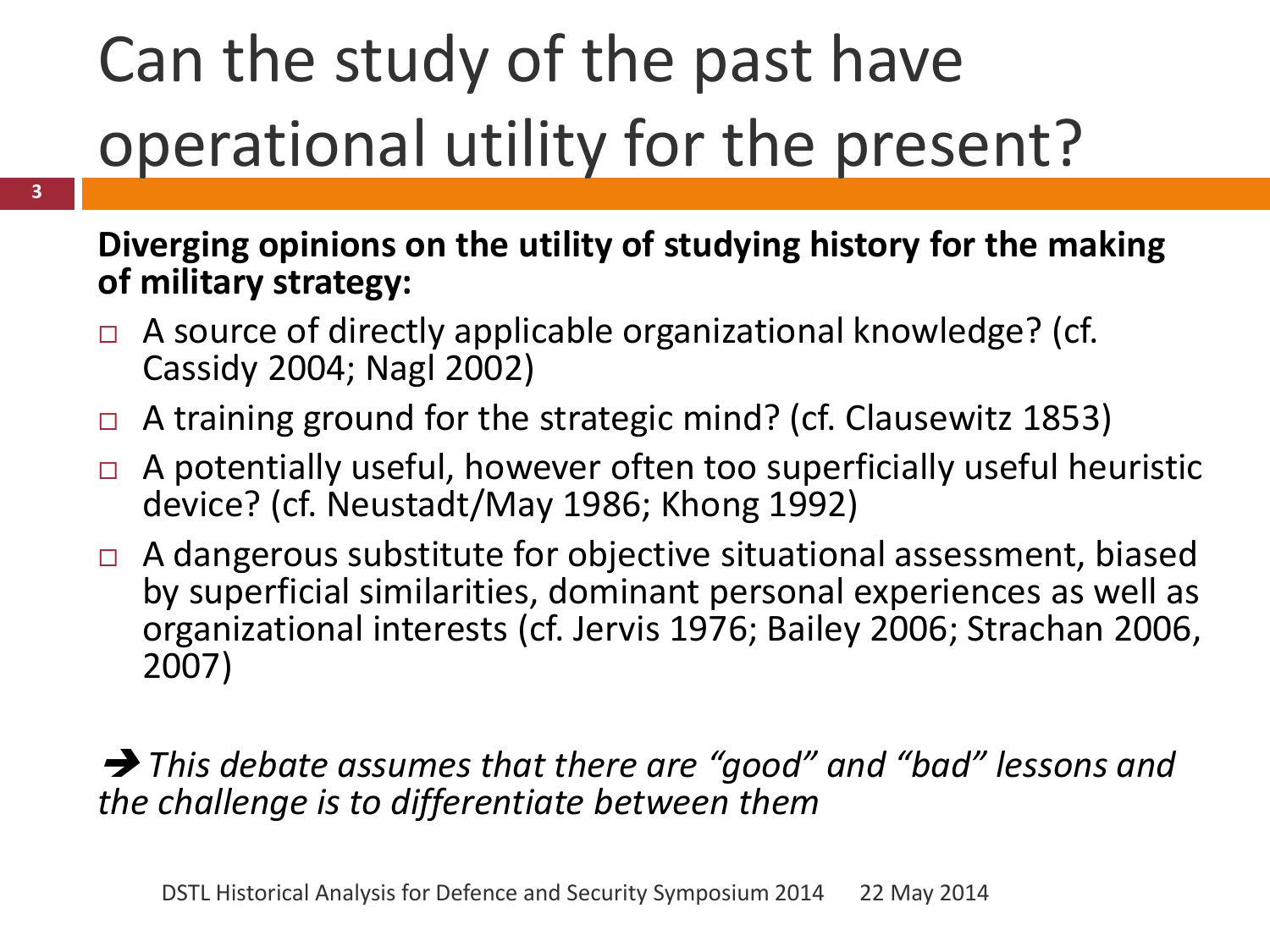## Can the study of the past have operational utility for the present?

- **Alternative, pragmatist perspective, based on Kornprobst 2007:**
- □ Historical analogies are not intrinsically "good" or "bad" but can generate useful knowledge as long as they are linked to debates on their appropriateness and applicability
- $\Box \rightarrow$  The true utility is not the individual content of the lesson but the extent to which it sparks intellectual debate and leads, as a result, to an improved shared understanding of the present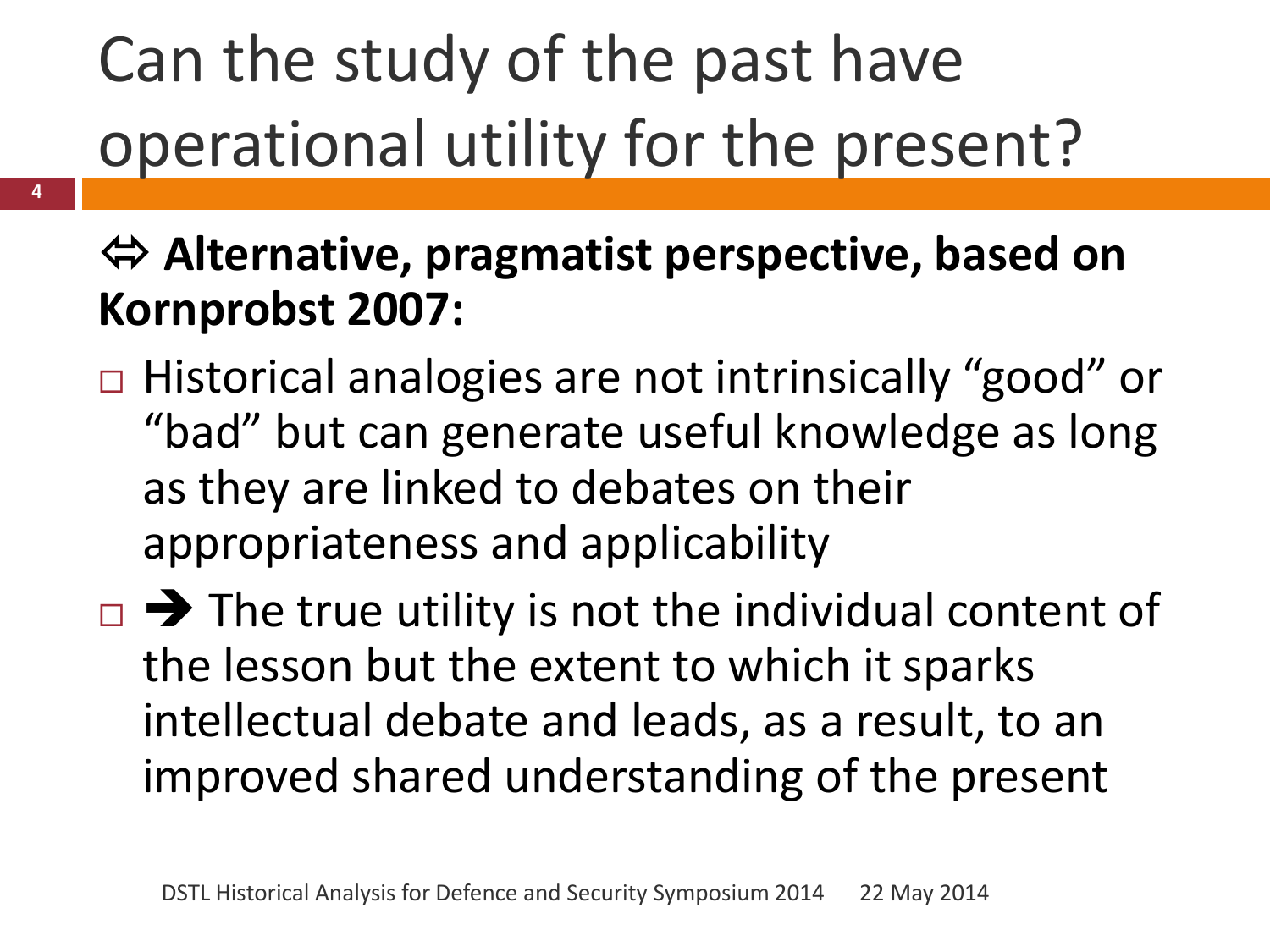#### Presentation of the research project

- $\Box$  Comparative PhD Study at the European University Institute, 2008-2012
- Main interest: **how do contemporary military organizations learn from their historical experience?**
- □ Use of personal interviews, memoirs, doctrinal documents, operational reports
- $\Box$  Full study published in 2014 under the title: "Historical experience: Burden or Bonus in Today's Wars? The British Army and the German Bundeswehr in Afghanistan"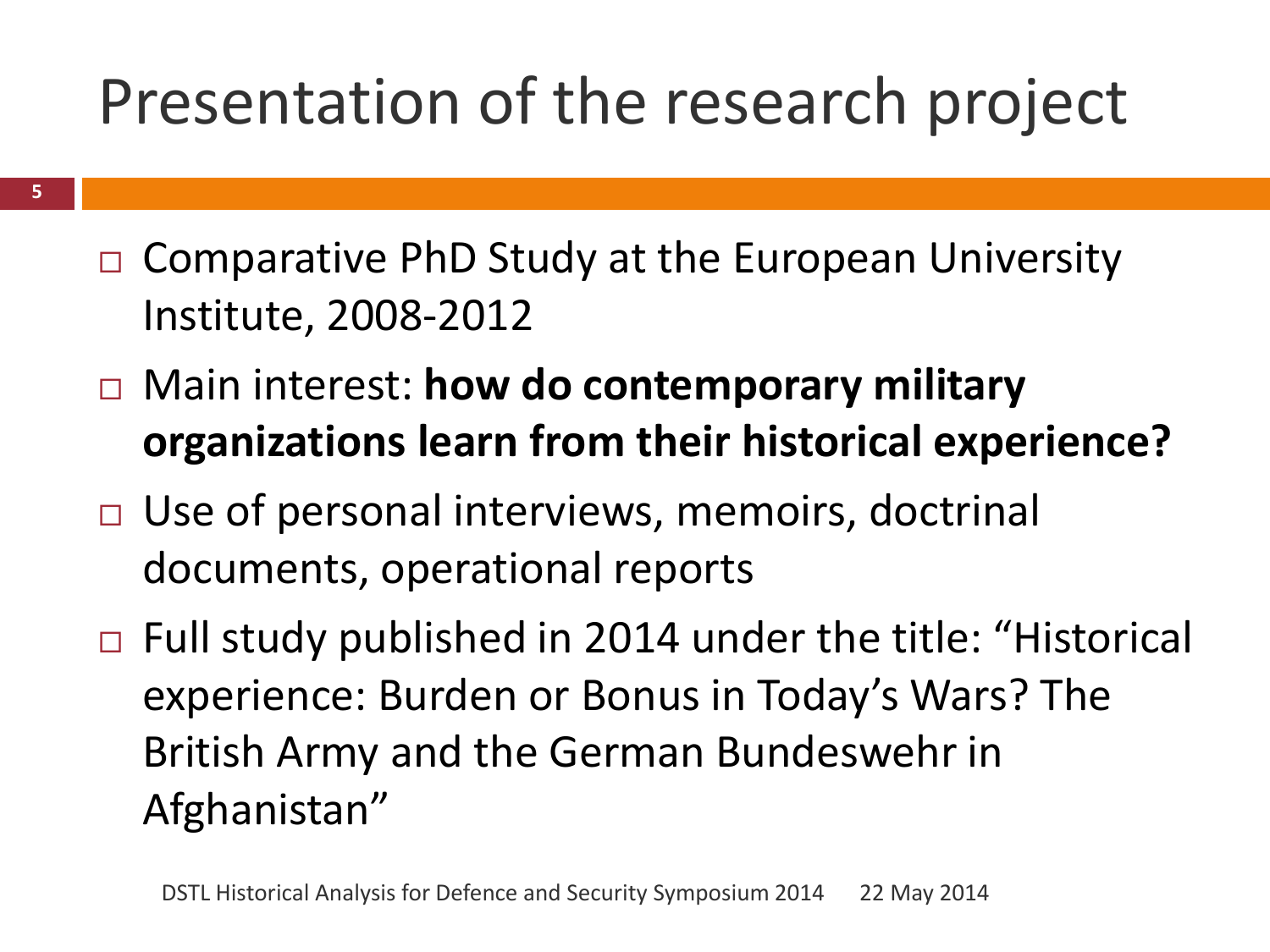## The British Army in Helmand

- **6**
- $\Box$  Initial deployment to Helmand (summer 2006), shaped by a lack of institutional interest in historical lessons:
	- Lack of institutional analysis both of the local historical context and of resulting implications for operational design
	- **n** few operational 'buzz-words' derived from the Malaya campaign ("ink-spots", "hearts and minds") without attempts to achieve a consensual interpretation of these concepts
	- **<u>n</u>** Individual, implicit historical lessons of ground commanders ("warlike xenophobic society") favour a perception of a trial of strength between ISAF and Taliban forces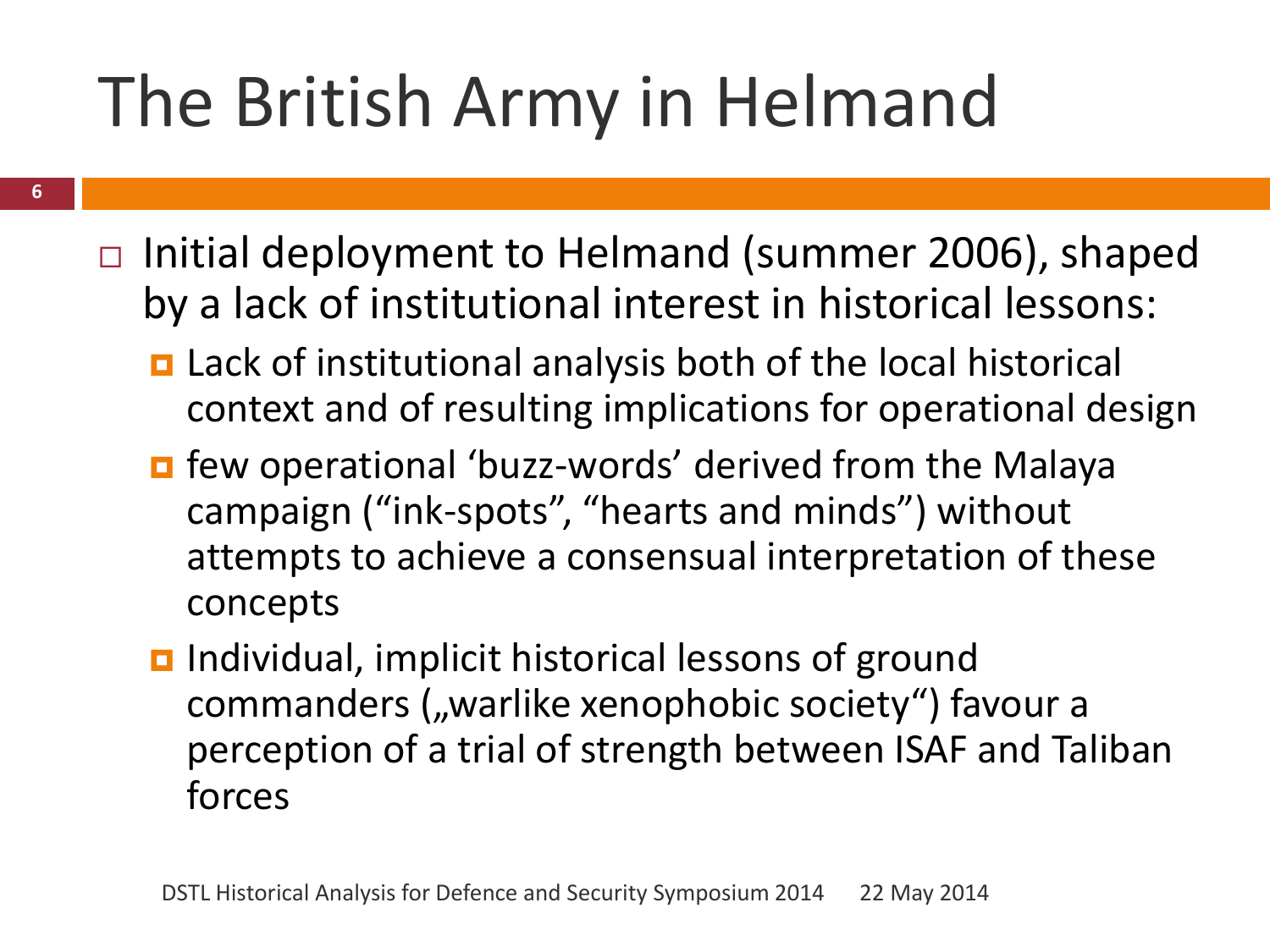## The British Army in Helmand

- **7**
- Increased debate on the validity of historical experience following perceived defeat in Iraq
	- U.S. operational and doctrinal success exposes the shortcomings of "perceived experience" in British COIN
	- Key thinkers (John Kiszely, Alex Alderson) of the British Army problematize the "neglect" of historical lessons as a means to foster internal debate and to stimulate doctrinal innovation
- Since 2009: "Rediscovery" of historical lessons analysis as one means to realize "Operation entirety"
	- $\blacksquare$  Teaching of the enduring value of the "classical" principles through comparative campaign history (AFM 1 Part 10)
	- □ Opening to academic exchange, production of lesson pamphlets by the Land Warfare Development Group and the Afghan COIN Centre
	- **D** Stronger emphasis on COIN history in officer education
- $\Box$  Result: a more consensual understanding of campaign priorities and a stronger integration of kinetic and non-kinetic activities

DSTL Historical Analysis for Defence and Security Symposium 2014 22 May 2014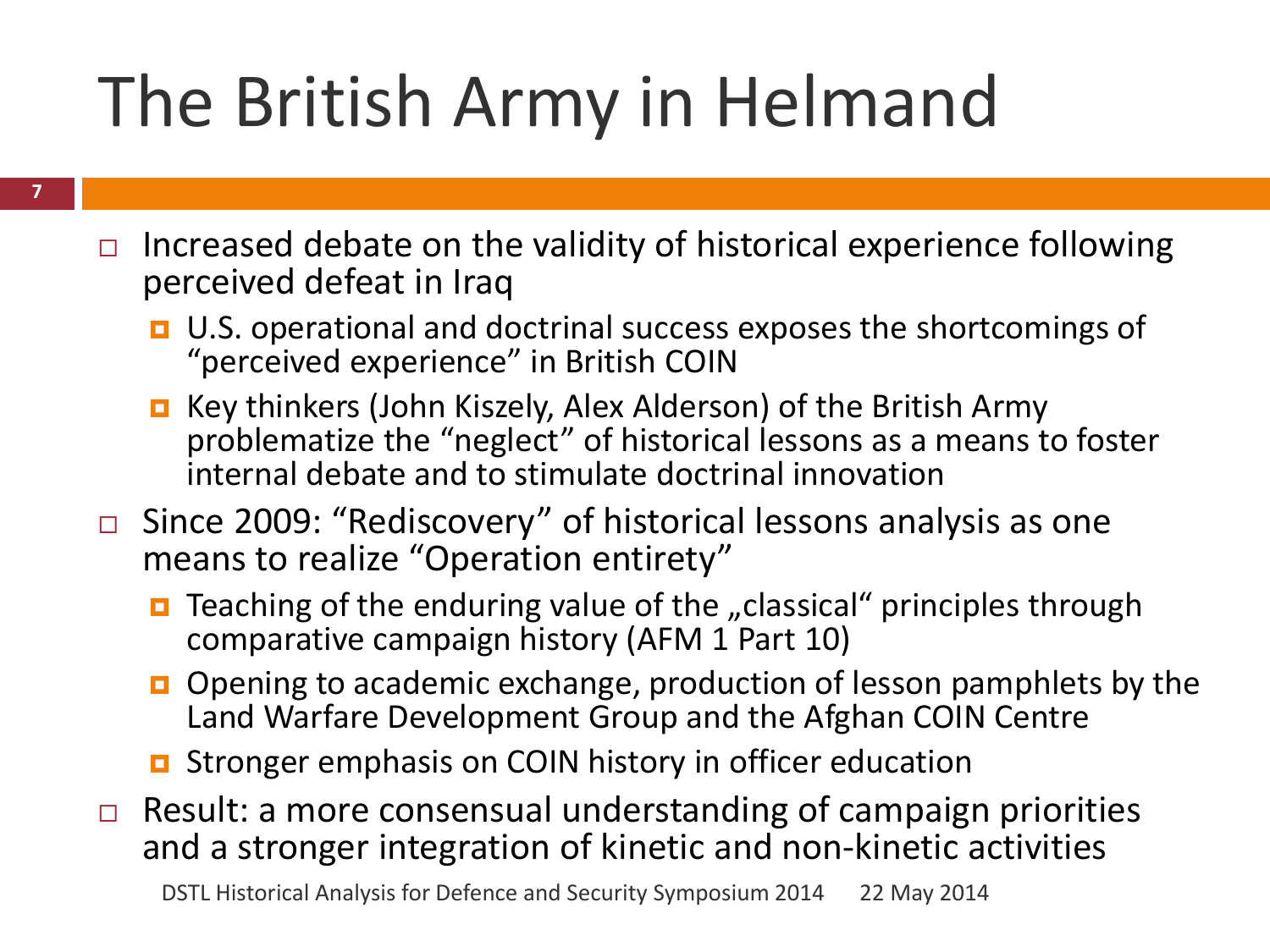#### The German Bundeswehr in Kunduz

#### **The Bundeswehr's ambiguous relation to the use of history:**

- $\Box$  Bundeswehr was created with the ambition to break all links with the past of its predecessor institutions ('Zero hour')
- $\Box$  Civil-military leadership prescribed official traditions as source of professional identity, NOT of operational thought  $\rightarrow$  attempt to destroy the utilitarian conception of "battle history" of the General **Staff**
- $\Box \Leftrightarrow$  Informally, since the 1950s the Wehrmacht experience has been the only effectively used source of historical lessons for doctrine and tactics, including (initially) for the conduct of nuclear war
- $\Box$  Even after the end of the Cold War, there was a complete absence of interest in historical lessons from expeditionary / COIN warfare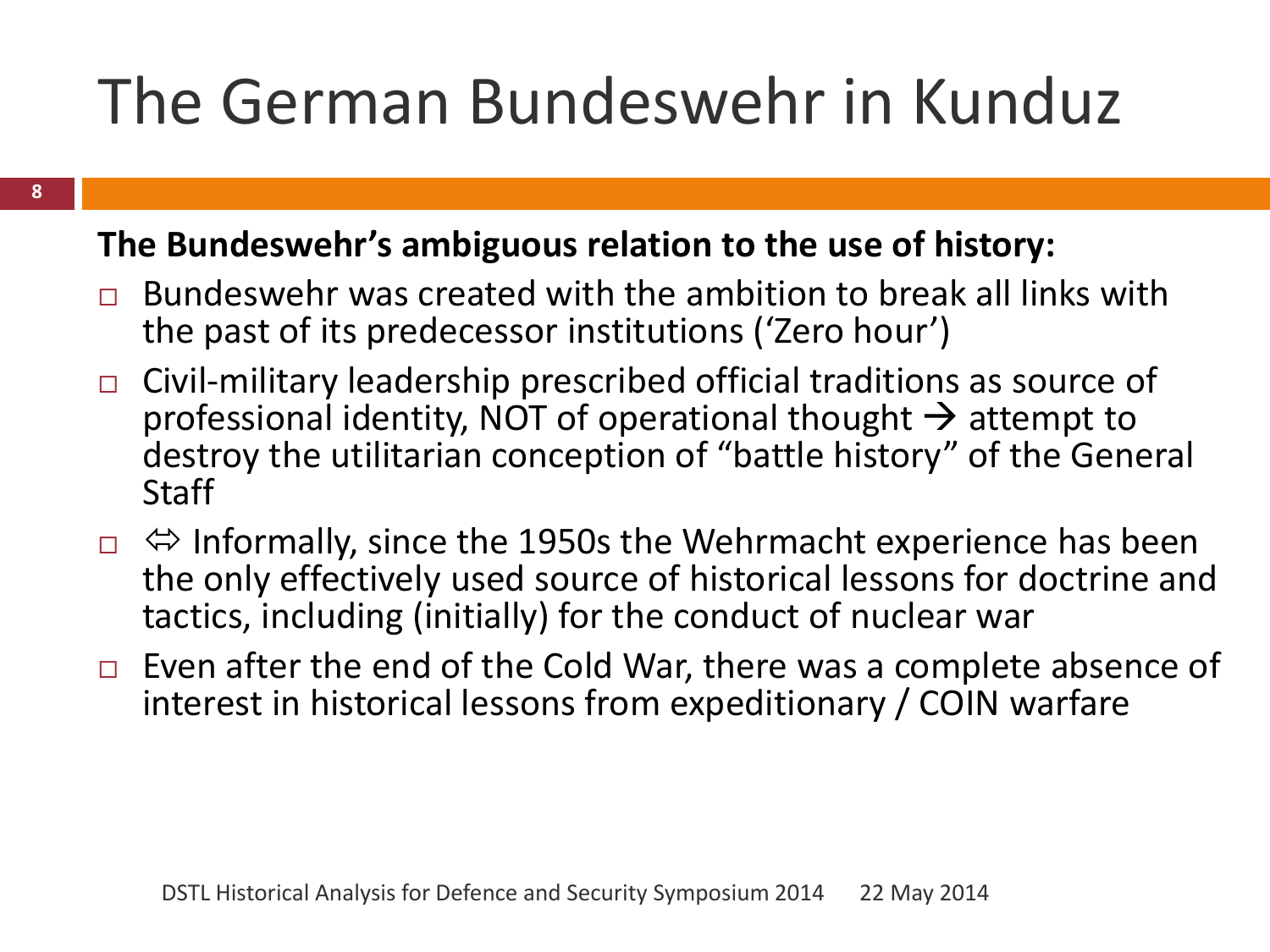#### The German Bundeswehr in Kunduz

- $\Box$  Initial deployment to Kunduz (summer 2003)
	- No explicit analysis of historical lessons as a source of operational planning
	- Operational understanding shaped by the unconscious projection of experience from previous Balkans deployments: impartiality, noncoercive approach, low-profile patrols, limited reconstruction activities
- $\Box$  The reaction to the spreading insurgency after 2006:
	- **E** Reactive adaptation, initially only reinforced self-protection, then slow switch to offensive force posture
	- Official switch to counterinsurgency approach since September 2009 (following Kunduz air strike)
	- **OIN** approach was commonly interpreted as a "return" to the principles of classical combat
	- Even after 2009: Absence of an integrated civil-military operational strategy, little institutional debate on key principles such as the protection of the population; perception of a lack of strategic guidance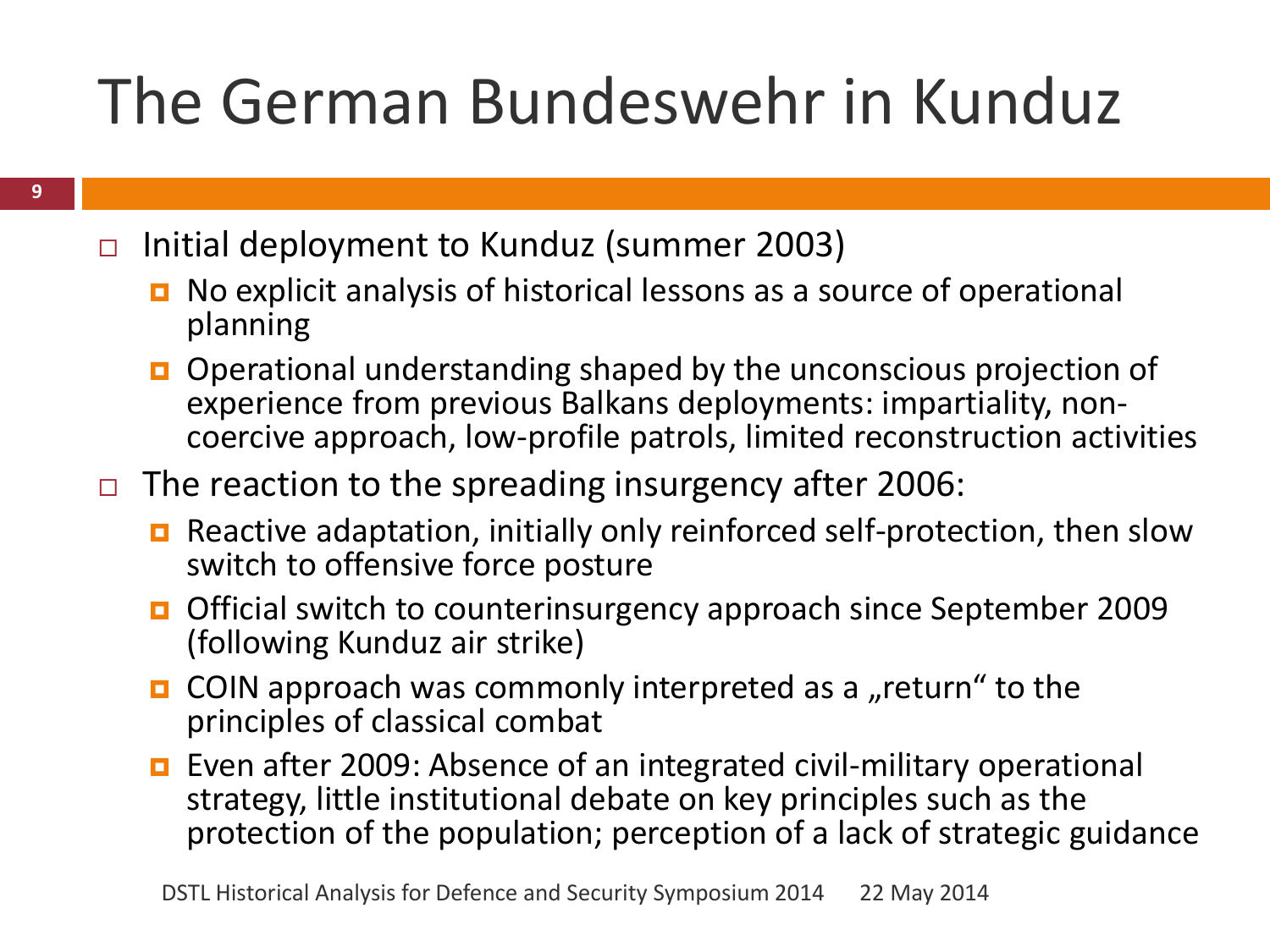### The German Bundeswehr in Kunduz

#### **Absence of historical analysis = absence of institutional debate?**

- □ German doctrine contains highly abstract procedural guidelines, generally lacks contextualisation
- $\Box$  Existing military journals and staff courses focus almost exclusively on management and technological while official history guide for the ISAF mission is written from an entirely non-strategic perspective
- $\Box \rightarrow$  officers continued to complain about a lack of internal doctrinal and operational debate and of a general lack of critical thinking within the institution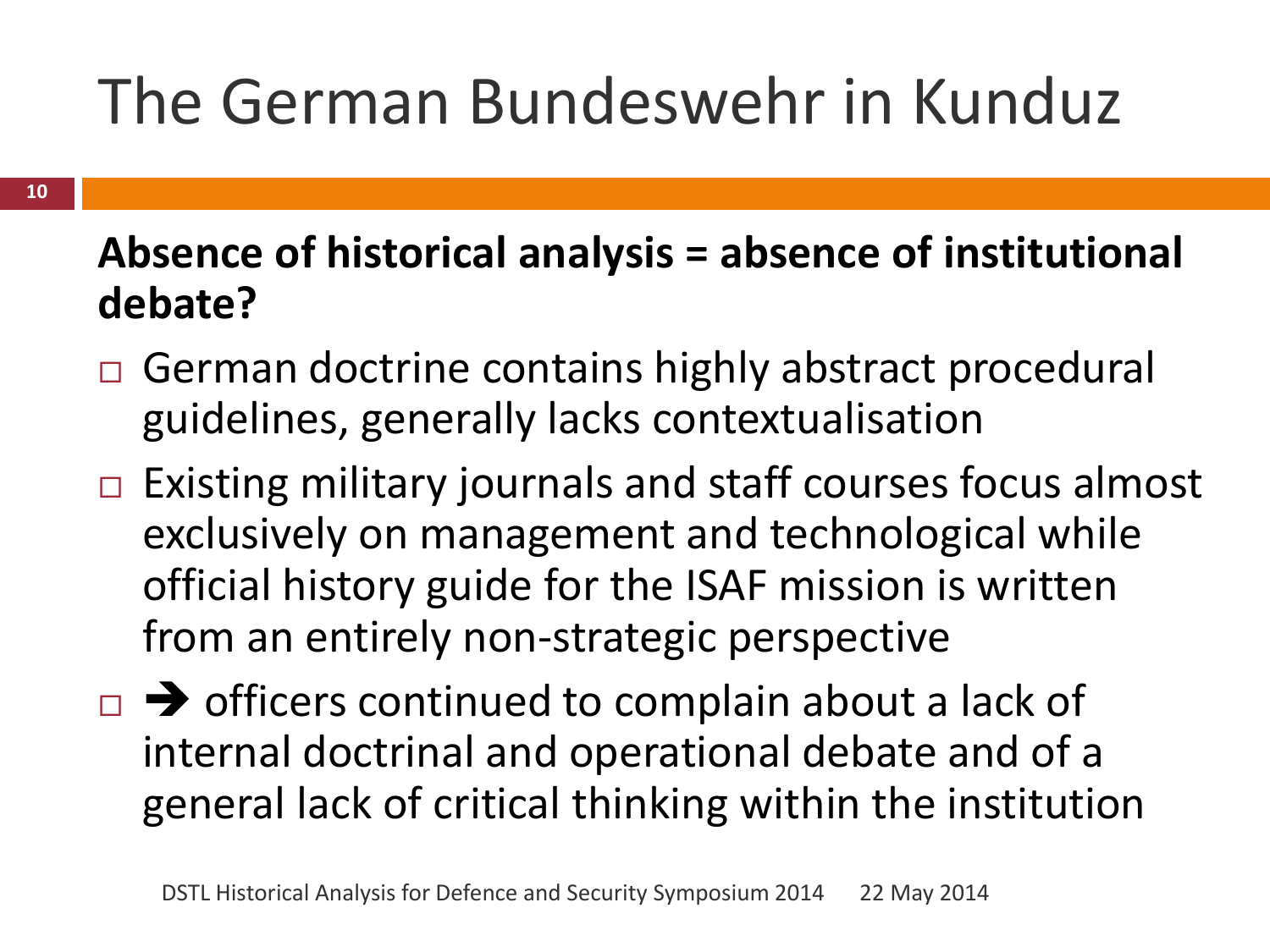## The utility of debating the present through the lens of the past

- $\Box$  Despite doubts on the effectiveness of the British Army in Afghanistan, its "rediscovery" of British COIN experience demonstrates how historical lessons can nurture institutional self-interrogation and the building of a more consensual understanding of doctrine
- Regardless the type of future operations, the **promotion of institutional debate and critical reflection on current strategies will remain crucial**, especially in times of a widening gap between financial budgets and political demands
- The **institutional acknowledgement and encouragement of "revisionist" thinking** as integral part of the production of useful operational knowledge is key to a better integration of historical analysis into the process of strategy-making